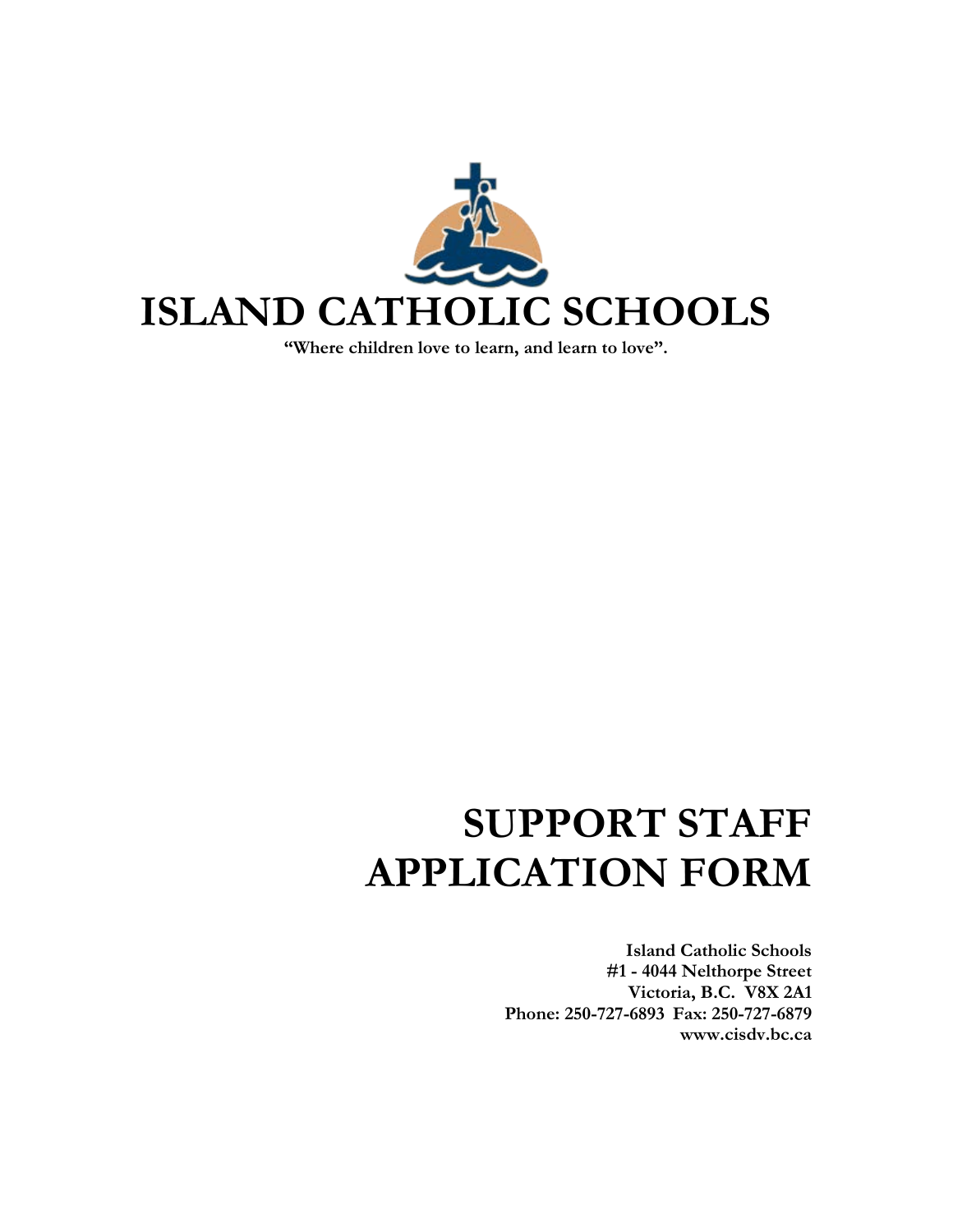

All applicants must attach:

| • Cover letter<br>$\bullet$ A brief resume<br>• Post-Secondary Transcripts (if applicable)<br>• Copy of Certificates<br>• Most recent report from employer or supervisor                                     |  |
|--------------------------------------------------------------------------------------------------------------------------------------------------------------------------------------------------------------|--|
| Catholic applicants must provide copies of:<br>• Certificate of Catholic Baptism<br>• Certificate of Catholic marriage, if applicable<br>• Declaration of faith and practice (attached)<br>• Pastoral Letter |  |
| Non Catholic applicants must provide copies of:<br>• Certificate of Catholic marriage, if applicable<br>• Declaration of faith and practice, if applicable                                                   |  |

• Priest Reference, if applicable

If offered employment, the following documentation will be required:

- 1. A Criminal Record Check through the Ministry of Public Safety and Solicitor General.
- 2. Copy of Social Insurance Card.
- 3. Copy of Birth Certificate.

Submit completed applications to:

Superintendent of Schools Island Catholic Schools #1 - 4044 Nelthorpe Street Victoria, B.C. V8X 2A1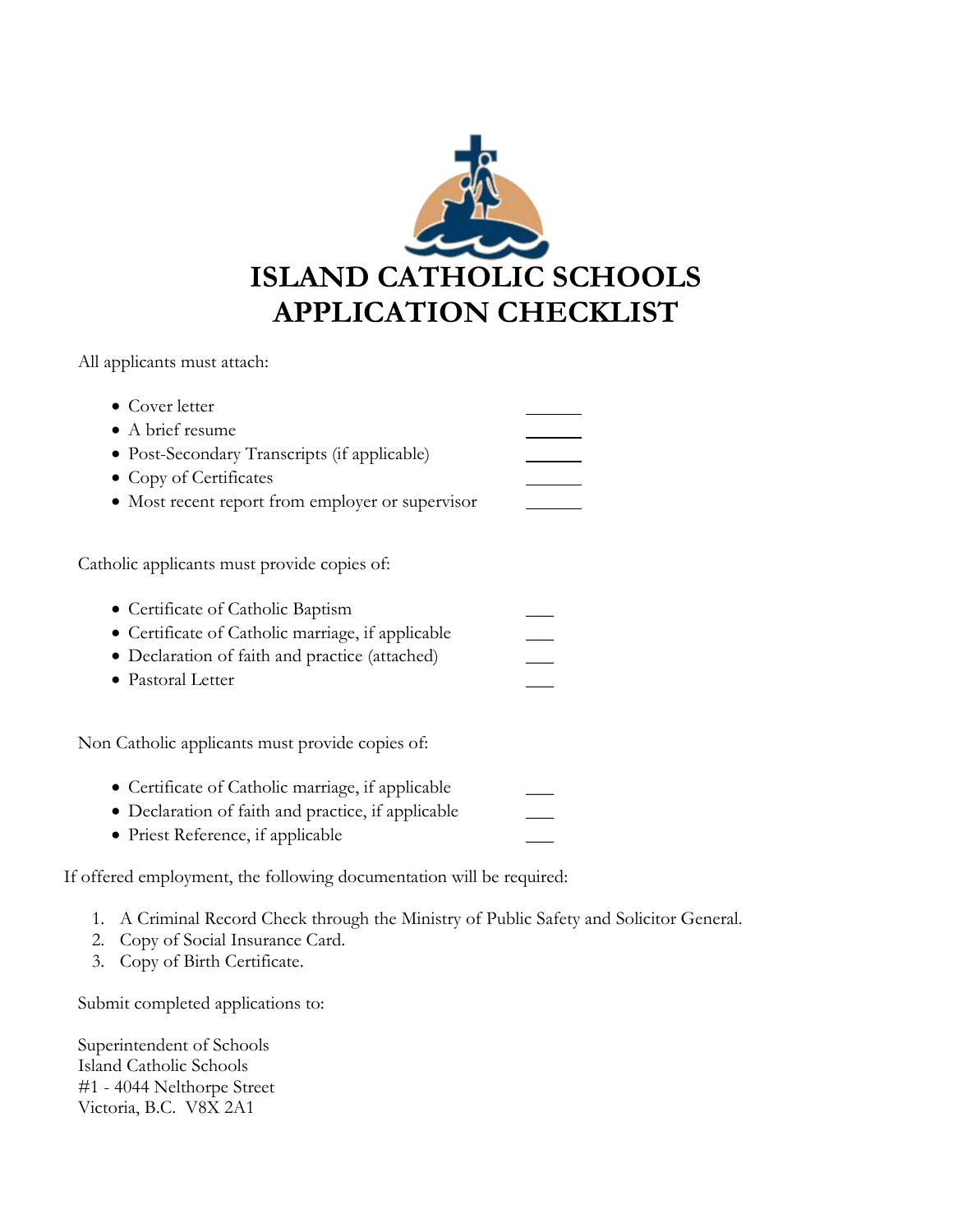## **Personal Data** (Please Print)

| Applicant's Name in Full                                                                                     |                           |                       |
|--------------------------------------------------------------------------------------------------------------|---------------------------|-----------------------|
| Date of Application                                                                                          | Email Address:            |                       |
| <b>Current Address</b>                                                                                       | City                      |                       |
|                                                                                                              |                           |                       |
| Province<br>Postal Code                                                                                      | Telephone No.             |                       |
|                                                                                                              |                           |                       |
|                                                                                                              |                           |                       |
| Permanent Address (if different than above)                                                                  | City                      |                       |
| Province<br>Postal Code                                                                                      | Telephone No.             |                       |
|                                                                                                              |                           |                       |
| E-mail address<br>Fax                                                                                        |                           |                       |
|                                                                                                              |                           |                       |
| Are you legally eligible to work in Canada?                                                                  | Yes                       | $\rm No$              |
| Are you Roman Catholic?                                                                                      | Yes                       | No                    |
| Are you suffering from any physical or mental health conditions which could affect your ability to carry out |                           |                       |
| the requirements of the position you are applying for?                                                       | Yes                       | $\rm No$              |
| Position Details Please check the position(s) you are applying for, from the following list.                 |                           |                       |
| Are you applying for a position at a specific school?                                                        | Yes                       | $\rm No$              |
| If yes, which school?                                                                                        | What position?            |                       |
| If this is a general application check the position(s) you wish to be considered for.                        |                           |                       |
| Clerical<br><b>Bus Driver</b><br>Custodial<br>$\Box$                                                         | School Assistant          | Playground Supervisor |
| Special Education Assistant                                                                                  | Out of School Care $\Box$ | Library Technician    |
| KinderCare/Preschool<br>Playground Supervisor                                                                | Other                     |                       |

### **Education**

|                                              | Name and Location of | Date of Graduation | Degree/Diploma |
|----------------------------------------------|----------------------|--------------------|----------------|
|                                              | School               |                    |                |
| High School                                  |                      |                    |                |
| Technical Institute                          |                      |                    |                |
| University/College                           |                      |                    |                |
| Other Areas of Training and/or Certification |                      |                    |                |
|                                              |                      |                    |                |
|                                              |                      |                    |                |
|                                              |                      |                    |                |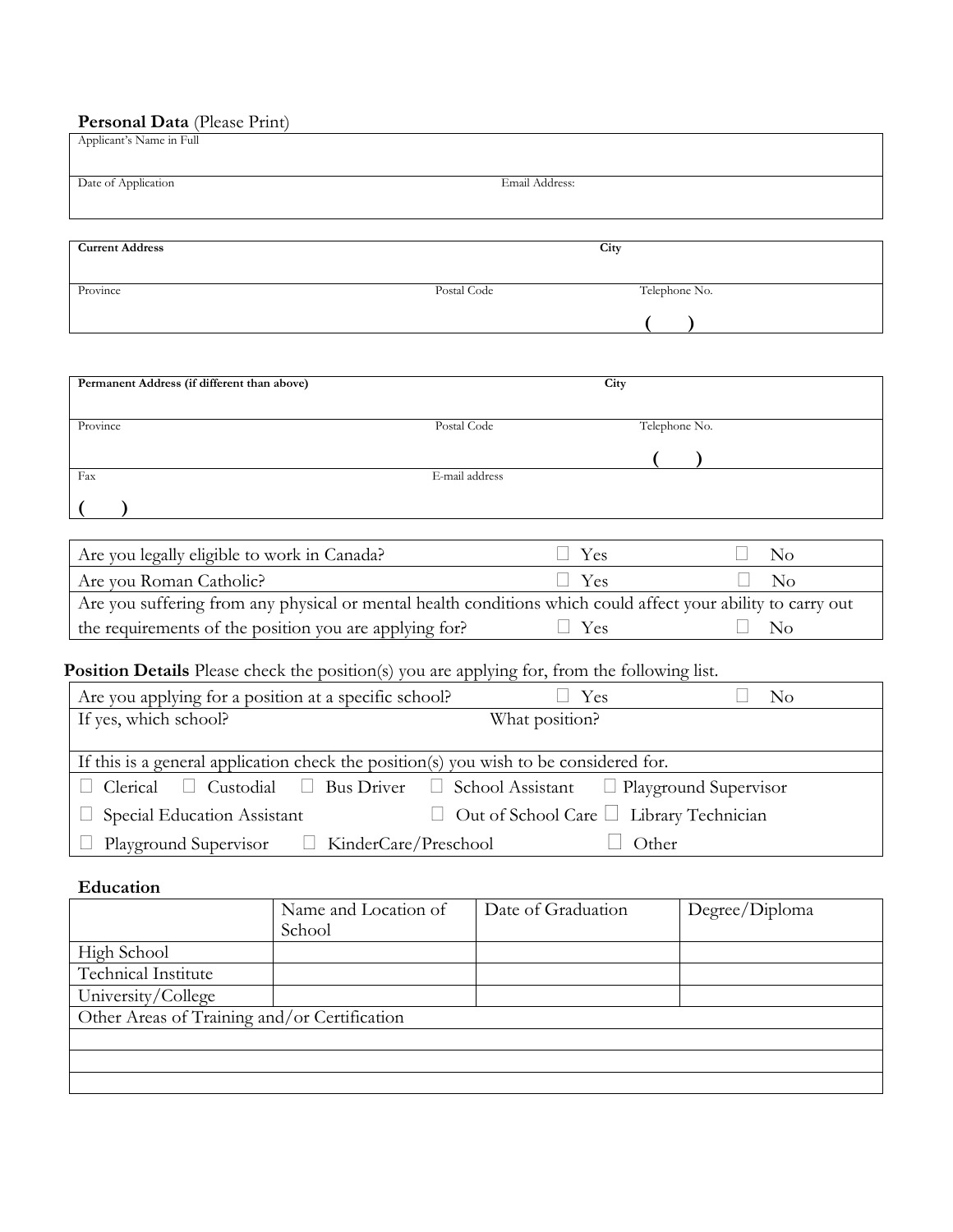#### **Previous Employment** (start with most recent)

| <b>Employer Name</b>            |            |            |                    |               |  |
|---------------------------------|------------|------------|--------------------|---------------|--|
| Address                         |            |            |                    | Telephone No  |  |
|                                 |            |            |                    | $\lambda$     |  |
| Still Employed                  | Start Date |            | End Date           |               |  |
| Job Title/Position              |            |            |                    |               |  |
| Duties                          |            |            |                    |               |  |
| Supervisor's Name               |            |            |                    |               |  |
| May we contact your supervisor? |            |            | Reason for leaving |               |  |
|                                 | $Yes$ No   |            |                    |               |  |
| <b>Employer Name</b>            |            |            |                    |               |  |
| Address                         |            |            |                    | Telephone No  |  |
|                                 |            |            |                    | $\rightarrow$ |  |
| Still Employed                  | Start Date |            | End Date           |               |  |
| Job Title/Position              |            |            |                    |               |  |
| Duties                          |            |            |                    |               |  |
| Supervisor's Name               |            |            |                    |               |  |
| May we contact your supervisor? |            |            | Reason for leaving |               |  |
|                                 | $Yes$ No   |            |                    |               |  |
| <b>Employer Name</b>            |            |            |                    |               |  |
| Address                         |            |            |                    | Telephone No  |  |
|                                 |            |            |                    |               |  |
| Still Employed                  | Start Date |            | End Date           |               |  |
| Job Title/Position              |            |            |                    |               |  |
| Duties                          |            |            |                    |               |  |
| Supervisor's Name               |            |            |                    |               |  |
| May we contact your supervisor? |            |            | Reason for leaving |               |  |
|                                 | $Y$ es     | $\sqrt{N}$ |                    |               |  |
|                                 |            |            |                    |               |  |